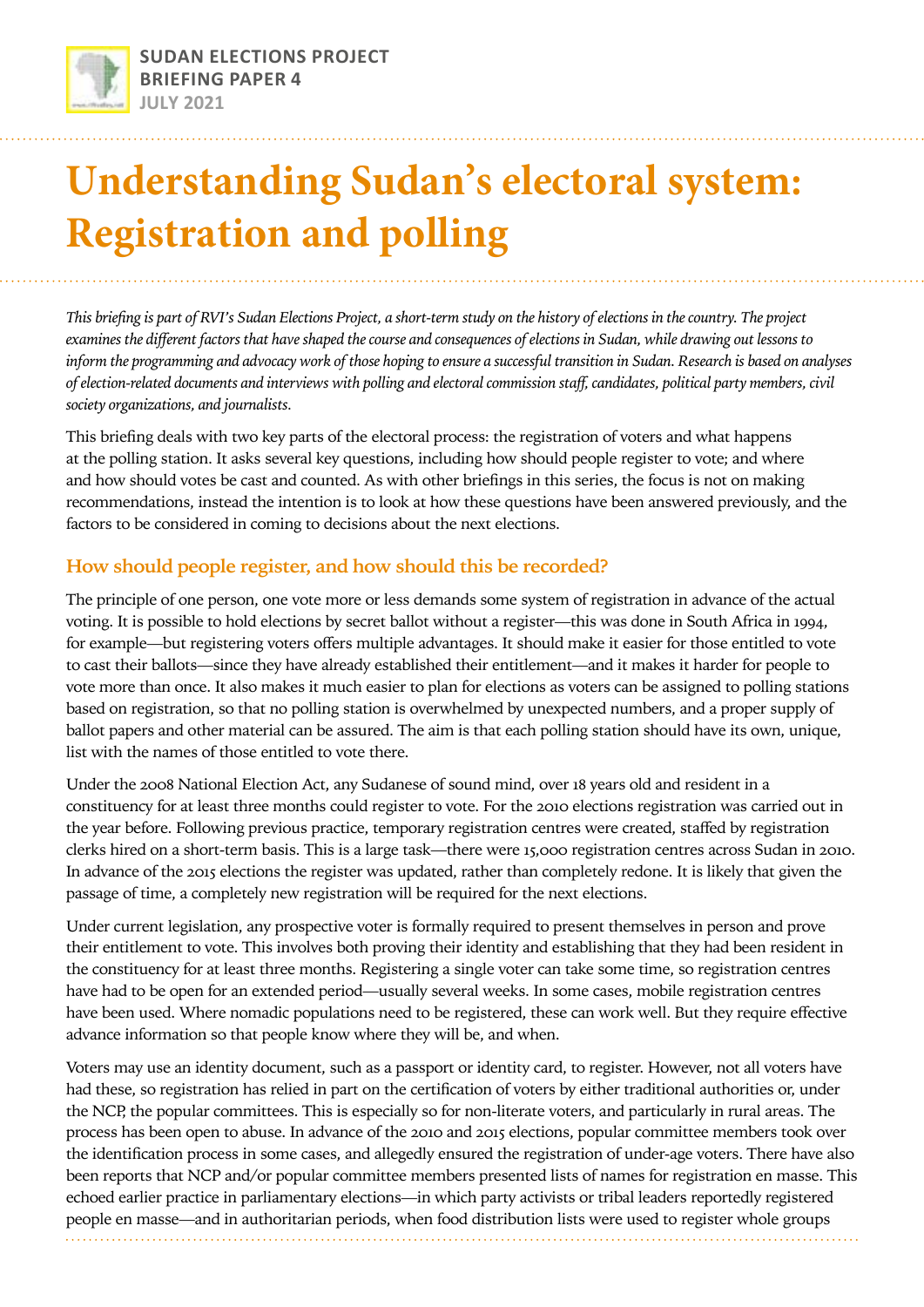of voters. This mass registration has, of course, been a convenient way of accelerating the process and increasing the number of people registered—usually used as a measure of the success of the process. But, as well as underage registration, it may well have led to some individuals being registered more than once, and some not being registered at all. It has also given traditional authorities and popular committees a significant degree of influence.

In the aftermath of registration, it has in theory been a requirement that completed voter registers be displayed at each registration location for a specified period, so that voters may check that their names appear and are correctly spelled, and also to allow challenges to fraudulent and multiple registrations. The current law requires that challenges or requests for change be made within seven days of the display of the registers. Such challenges or revisions should be considered at constituency level within five days, and a list of any consequent changes published within fifteen days, with a further five days being permitted for appeal. Delays in the process have often meant that this process of display, challenge and appeal has not happened properly, or even at all.

There is a simple challenge of time here. The current law requires that the whole process of display, challenge and revision be complete at least 90 days before elections (this is because the voters register has to be complete for the nomination of candidates to take place). Registration therefore tends to take place with a pressure for speed, as well as with some pressure to maximise numbers registered. This has led to problems: names are misspelled, or voters are listed in the wrong place, or simply missed off lists. In 2010, observers reported that around 10 per cent of people who attempted to vote were turned away because they could not be found on the list at the polling station.

Sudan has never had a system of voters' identity cards, as used in some other countries. In 2010, and in some previous elections, voters were given a slip of paper when they registered, showing the number that they had been given when registered. In theory, this would allow a voter both to check their registration and to identify themselves on polling day, making the process of polling simpler. However, the slip was not substantial and not all voters kept it. It also seems that in some cases NCP or popular committee members kept large numbers of these slips, relating to people who they had registered. Since voters were not required to have any form of identification, this opened the way for what is called 'impersonation'—that is, voting in the name of another person. This problem was compounded because in 2010, many voters did not vote at the place where they had registered: there were many fewer polling centres (around 9,750 in all) than registration centres.

In 2015, Sudan's NEC reportedly explored the possibility of using biometric technology for registration and identification of voters. This did not happen, in the end, but the use of such technology has become quite common across the continent, encouraged by the belief that it will guarantee a reliable register. If registration involves both a photograph and a fingerprint or retinal scan, the entry in the register should be linked indisputably to the individual voter. Double registration should be impossible (so long as the software can search for duplicate data) and the same technology can be used on polling day to quickly identify the voter and prevent impersonation. These systems usually produce paper receipts that can be given to voters as a record of registration.

This is an attractive model. It does, however, have its drawbacks. The first is expense: acquiring the technology and deploying it nationwide (and ensuring power supplies and so on) in the registration exercise is very costly in terms of initial investment and may lead to a sort of lock-in with the technology provider, whose continued support will be needed to maintain software and hardware. Staff must also be trained to use the equipment, since if it is not use properly, it simply will not work. The rapid inflation in election costs in much of Africa has been driven to a considerable degree by the expense of biometric technology: it is not unknown for elections to cost over USD 20 per vote when these systems are involved.

The second drawback is that the technology does not always work. Especially on first deployment (Ghana in 2012, Kenya in 2013), there can be quite high failure rates, possibly because staff and voters are not familiar with the systems. Problems can range from corrupt biodata for individuals—which may mean they cannot vote—to power outages, and to the outright failure of devices. Biometric technology cannot be a substitute for training or effective planning.

With this in mind, In advance of the coming elections, decisions must be made on:

#### **2** RIFT VALLEY INSTITUTE BRIEFING PAPER • JULY 2021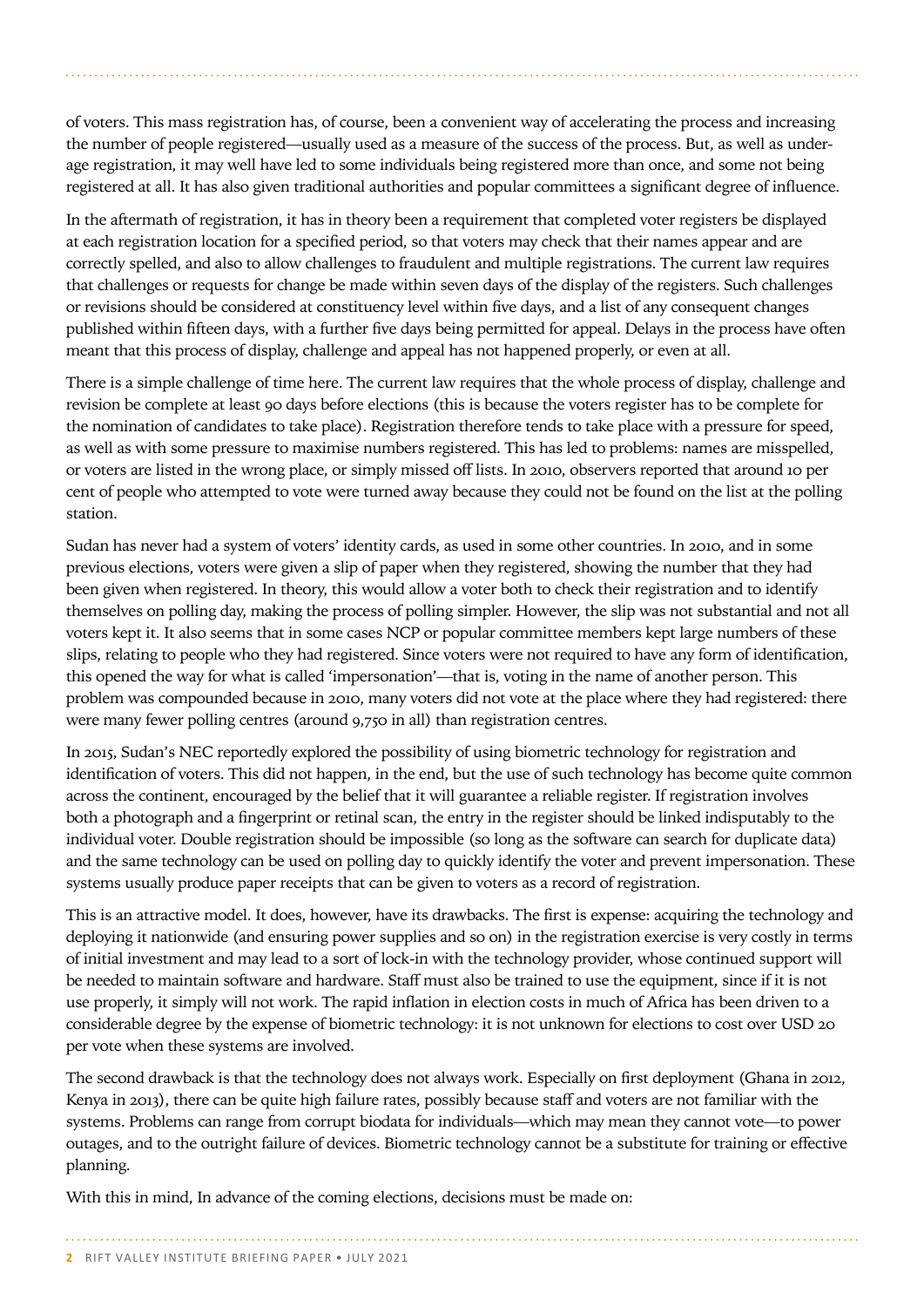**1. When to do the registration:** This must be far enough in advance to allow proper display of registers.

**2. Where to do the registration:** If registration centres are where polling centres will be, voters will know where to come to vote; but there may be resource constraints that make it difficult to keep so many registration centres for an extended period.

**3. How to establish the identify of those registering:** There has to be a means to verify the identity of undocumented would-be voters, but this needs to be safe-guarded against capture. Mass registration is usefully quick, but is likely to reduce voters' ability to make their own decisions.

**4. How to record the registration and give the voter evidence of this:** Biometric systems provide an apparently reliable linkage between a name, an entry on the register, and a physical person. These systems are expensive, however, and they do not in themselves guarantee integrity. Alternatively, physical voter cards with details can help voters identify themselves on polling day—but will be of limited value if the register itself has many errors.

## **What has gone wrong with polling and counting?**

Polling stations should make logistics easier, but they also rely on planning. Each polling station has to get a kit with the necessary equipment—and it has to be the right kit for that particular station, and both material and staff have to be onsite well before the polls open at 8 am. The voters' register is huge, so the polling station should only have the part of it that is relevant—that is, the voters who should be voting at that particular station. If a polling station has the wrong section of the register, the staff cannot check voters off it. If the wrong ballot papers are sent—for example, with the names of candidates in a different constituency—then voters cannot vote. If voters do not know where they should vote, they may go the wrong station, which is especially likely if registration centres and polling stations are not in the same place. Previous elections have seen significant disruption caused by apparent failures in planning: in 2010, voting started at 1:00pm in Rebek town in White Nile because materials were not available on time; in Kosti voting started at 3:00pm. In Khartoum State, six candidates boycotted elections because their names did not appear on ballots.

There also need to be enough polling stations, and they need to be accessible. If there are too few stations some voters may be discouraged from voting simply because the polling station is too far away. There is also a question of capacity. International norms suggest that a station should not have more than 700 voters. In 2010, the initial plan was more than 20,000 polling stations, but the final number was only 16,787 (10,751 in what is now Sudan, the others in what is now South Sudan). As a result, the average number of voters per station was nearly 1,200 in northern Sudan. In combination with the complexity of the multiple ballots, this led to long queues for voters. In 2015, the number of voters for each station would have been similar, as there were reportedly around 11,000 polling stations. If turnout had not been so low, this would have caused real problems.

Observers in 2010 noted multiple examples where rules were not entirely followed, notably around voter identification and the secrecy of the ballot. The observer reports on the 2015 elections were generally bland and uncritical (the EU and Carter Center did not observe these polls) but did suggest persistent problems with polling station procedures. Whether this was due to poor training or deliberate malpractice is unclear: the hierarchy within the polling committee—with the head usually very much senior in terms of age and experience to most of the staff—may have made it difficult for junior staff to question violations of procedure even where they noted them.

In 2010, counting seems to have followed procedure in most polling stations. However, the results forms were not all consistently completed, and often were reportedly not displayed. This meant that the record available for the tallying process was not robust or verifiable, and procedures at tally centres seem to have been very problematic, with the rules set out for this being abandoned at an early stage. Counting at the polling station may have eliminated the risk of physical ballot papers being stolen, but has left ample room for the manipulation of numbers on forms.

In advance of the coming elections, decisions need to be taken on: